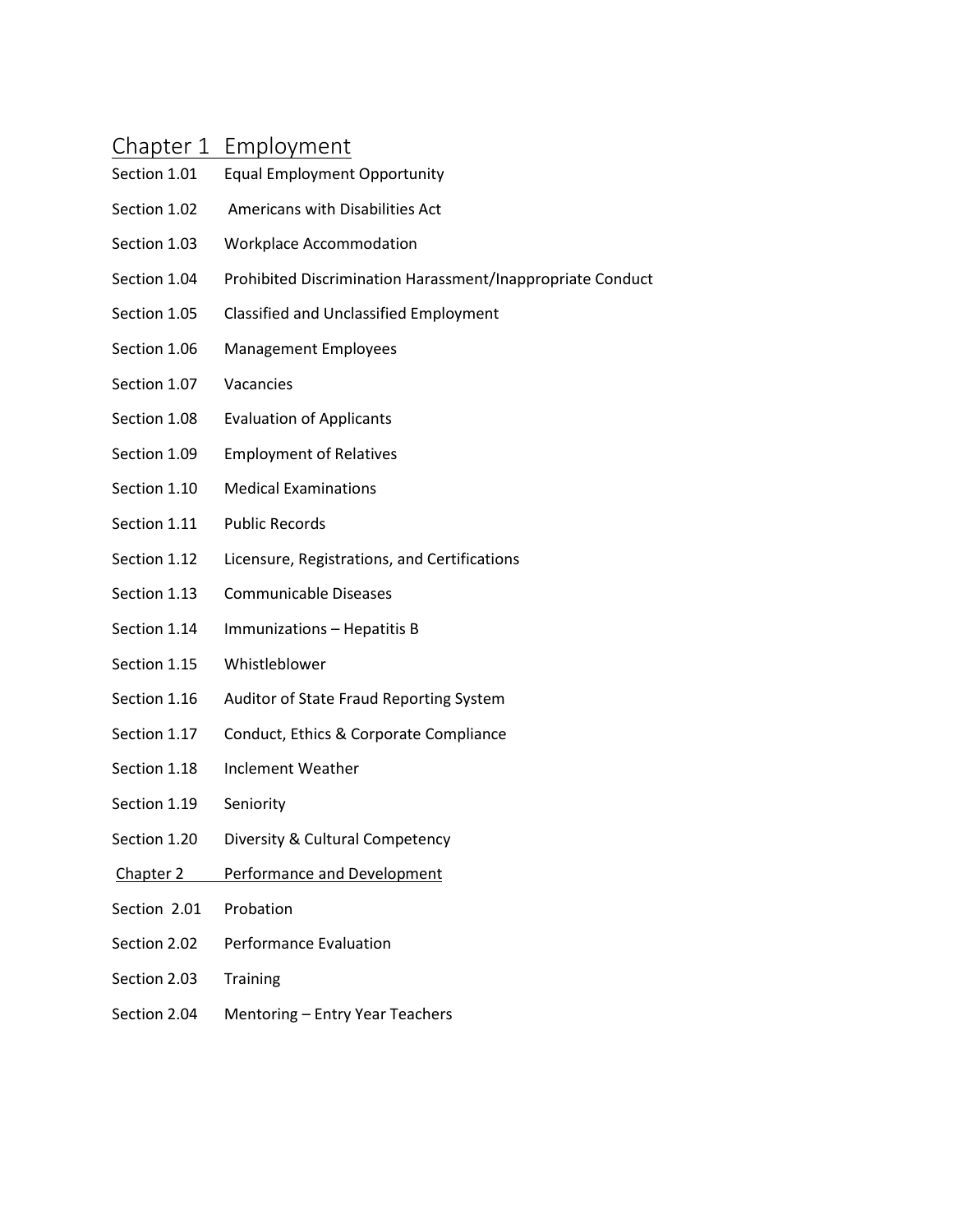#### Chapter 3 Compensation

- Section 3.01 Overtime-Compensatory-Flex Time
- Section 3.02 Payroll Deductions
- Section 3.03 Expense Reimbursement
- Section 3.04 Employee Property Damage

# Chapter 4 Benefits / Leaves

- Section 4.01 Holidays
- Section 4.02 Vacation
- Section 4.03 Sick Leave
- Section 4.04 Military Leave
- Section 4.05 Jury Duty Court Leave
- Section 4.06 Leave Without Pay
- Section 4.07 Disability Separation
- Section 4.08 Administrative Leave
- Section 4.09 Family Medical Leave Act
- Section 4.10 Permanent Part-time Benefit Summary
- Section 4.11 Assault Leave
- Section 4.12 Donation of Sick Leave
- Section 4.13 Personal Leave

### Chapter 5 Conduct

- Section 5.01 General Standards of Conduct and Expected Job Related Behavior
- Section 5.02 Attendance
- Section 5.03 Attendance Incentive Plan
- Section 5.04 Tardiness
- Section 5.05 Safety, Security, Health and Injury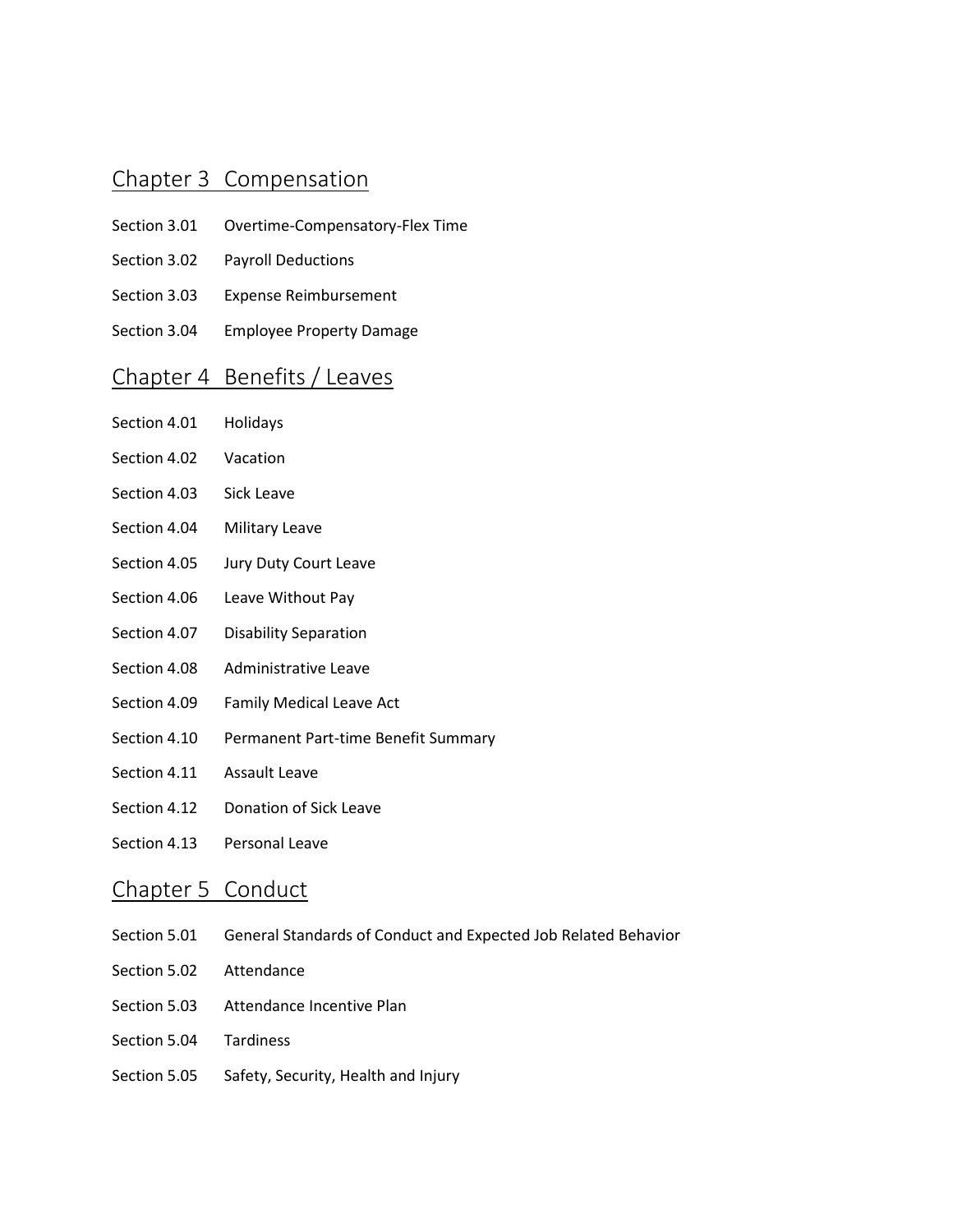- Section 5.06 Tools, Supplies and Equipment
- Section 5.07 Use of Vehicles and Driving
- Section 5.08 Secondary Employment
- Section 5.09 No Solicitation- No Distribution
- Section 5.10 Drug and Alcohol Free Workplace
- Section 5.11 Drug and Alcohol Testing
- Section 5.12 Political Activity
- Section 5.13 Dress and Hygiene
- Section 5.14 Bulletin Boards
- Section 5.15 Smoking
- Section 5.16 Internet, Technology, and Email
- Section 5.17 Social Media
- Section 5.18 Workplace Violence
- Section 5.19 Conviction of a Felony
- Section 5.20 Weapons Policy

### Chapter 6 Discipline

- Section 6.01 Discipline
- Section 6.02 Guidelines for Discipline
- Section 6.03 Pre-disciplinary Process and Conference Non-Management
- Section 6.04 Pre-disciplinary Process and Conference Management
- Section 6.05 Employee Problem Solving Complaint Procedure

#### Chapter 7 Separation

- Section 7.01 Resignation Retirement
- Section 7.02 Retirement Re-employment
- Section 7.03 Sick Leave Conversion Retirement
- Section 7.04 Layoffs and Abolishment
- Section 7.05 Separation Pay